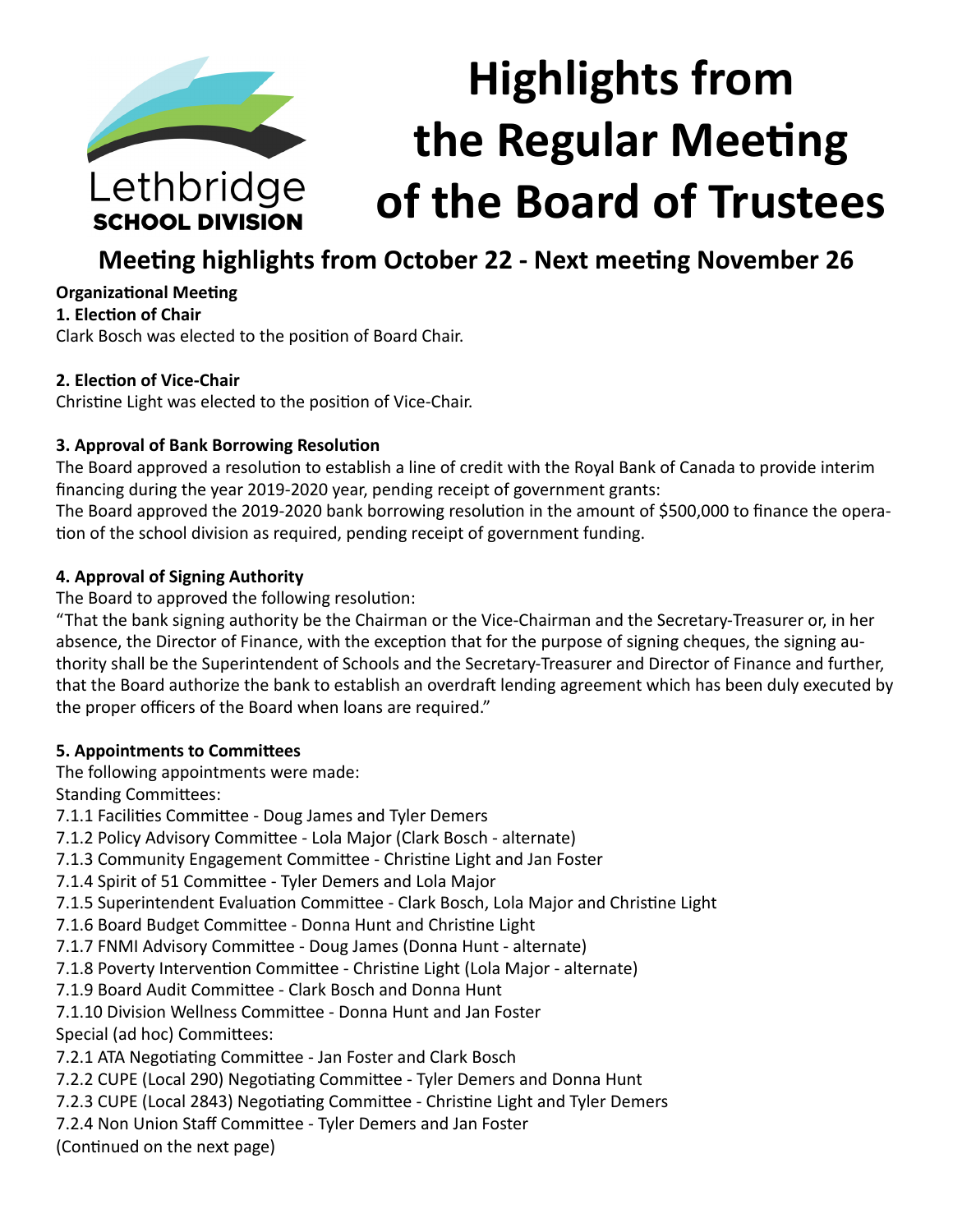#### **Organizational Meeting**

#### **5. Appointments to Committees**

The following appointments were made: Joint Committees:

7.3.1 ATA Working Conditions Committee - Clark Bosch and Donna Hunt

7.2.3 Business and Education Committee - Doug James (Tyler Demers - alternate)

7.4.3 City/School Boards Committee - Lola Major and Jan Foster

7.4 Appointment of Board Representatives

7.4.1 ASBA Zone 6 Executive - Donna Hunt (Clark Bosch - alternate)

7.4.2 Division School Council - Christine Light (Doug James - alternate)

7.4.3 Division Student Advisory Council - Lola Major and Doug James

7.4.4 Teachers' Employer Bargaining Association (TEBA) - Tyler Demers

7.4.5 Team Lethbridge - Christine Light and Donna Hunt

#### **Regular Meeting**

#### **1. Student Engagement Consultant Presentation**

Student Engagement Consultant Jim Kerr provided a presentation for the Board. The Board received the presentation as information.

#### **2. Approval of International Trips**

Winston Churchill High School (WCHS) requested approval to take a group of students on a study tour of Central Europe during Easter break of 2021. The trip will be organized with Explorica, one of the largest and most reputable student travel companies in North America. The educational benefits of the trip and the proposed itinerary were attached. The estimated cost per student is \$3,500. Fundraising opportunities will be explored to offset the cost of the trip.

The WCHS study tour of Central Europe during Easter break of 2021 was approved, on the condition all division policies and procedures are strictly followed.

#### **3. Voluntary Retirement – Alberta Teachers' Retirement Fund Members and Local Authorities Pension Plan Members**

For the past several years, the Board has approved a Voluntary Retirement Plan for the Alberta Teachers' Association Retirement Fund Members, Canadian Union of Public Employees (CUPE) 290, CUPE 2843 and non-union employees. This opportunity for staff members has facilitated the hiring process for the following year. This plan allows staff members of the Alberta Teachers' Association Retirement Fund Members and Local Authorities Pension Plan to retire as of January 31, 2020 and then begin a temporary contract with the Board effective February 1, 2020– June 30, 2020 (or the end date as per the appropriate employee calendar).

The Board extended the Voluntary Retirement Package to all employees who are members of the Teachers' Retirement Fund and Local Authorities Pension Plan (CUPE 290, CUPE 2843 and non-union employees) who, by December 6, 2019, submit a letter of retirement effective January 31, 2020. Such employees will be offered a temporary contract effective February 1, 2020 – June 30, 2020 (or the end date as per the appropriate employee calendar).

#### **4. Alberta Teachers' Association (ATA) Local Council Meeting Schedule**

An excellent relationship exists between the Board of Trustees and its employee groups. Two examples of this collaborative relationship are the attendance by a member of the ATA Local Executive at all Board meetings and the open invitation that the ATA Local Executive to the Board to have a Trustee attend Local Council meetings. The meeting dates for the balance of the year are shown below:

November 6 - Attwell Building, December 4 – Christmas Dinner Meeting – Sandman Signature Lethbridge Lodge, January 8 – Attwell Building, February 5 - Attwell Building, March 4 - Attwell Building, April 1 - Attwell Building, May 6 - Attwell Building, June 3 – Dinner Meeting – location TBD

The Board received the report as information and a trustee was identified for each month to attend the remaining 2019-2020 ATA Local Council meetings.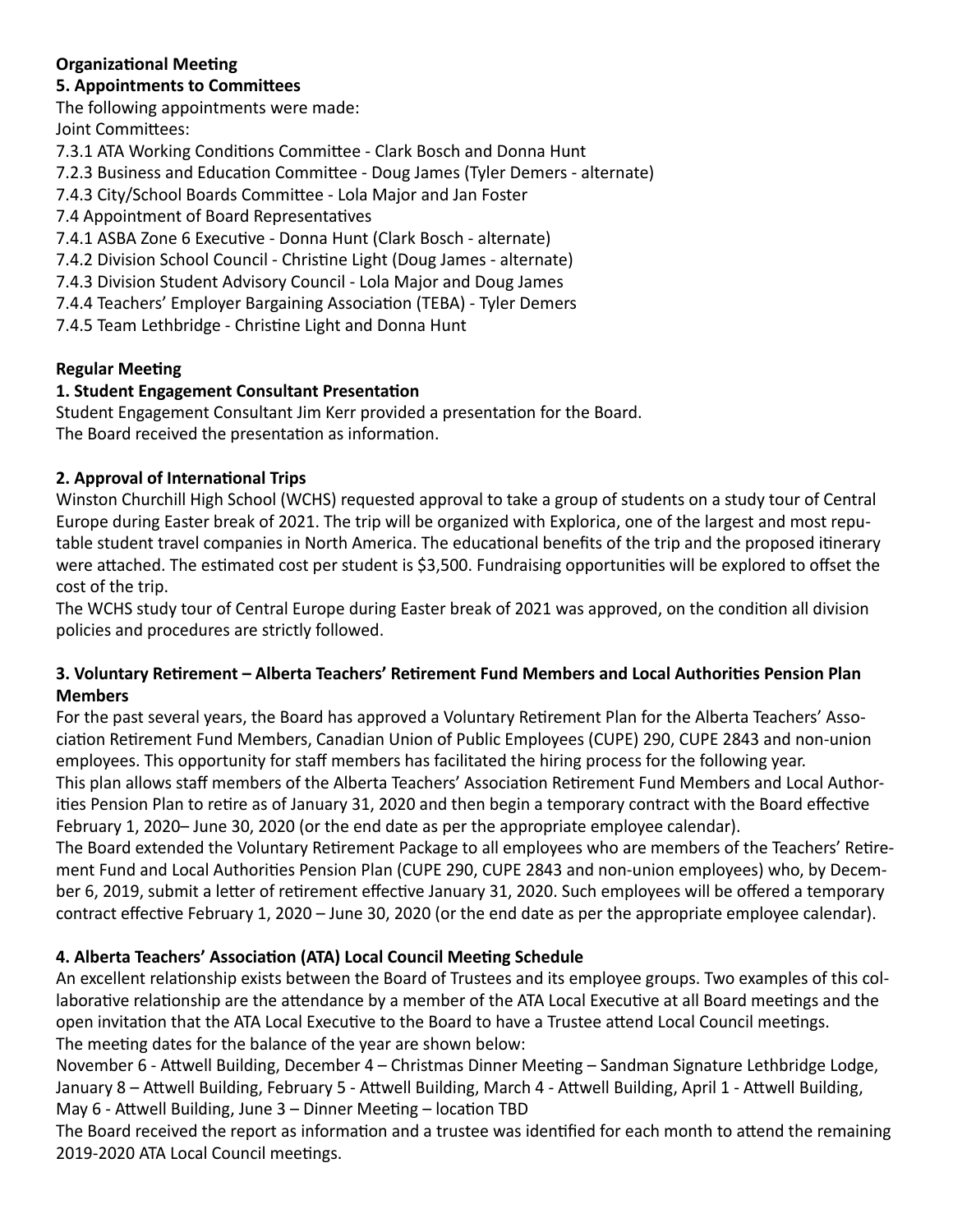#### **5. Community Engagement Committee Terms of Reference**

The Community Engagement Committee had its first meeting and made changes to the Terms of Reference, which were attached, with changes marked in red.

The Board approved the Community Engagement Committee Terms of Reference as presented.

#### **6. Public Forum**

Allison Pike raised a concern surrounding the timing of the release of bus route information for the 2019/2020 school year. She added the timing of bus route information, regarding pick up and drop off times, needs to be more reflective of the needs of parents, in order for them to be properly prepared for the new school year.

#### **7. Breakfast With the Board**

Lethbridge School Division trustees have a long-standing practice of visiting division facilities in order to better understand the operations at each site. Visits by trustees are truly appreciated by staff.

On a monthly basis trustees meet with the staff of one division site for a continental breakfast.

The informal meeting provides an opportunity for staff to share highlights of their work with trustees. Additionally, trustees can share information about division initiatives and respond to questions staff members may have. Breakfast with the Board has been scheduled at the Education Centre on Wednesday, Nov. 6, 2019 from 8-8:30 a.m.

The Board received the report as information.

#### **8. Associate Superintendent Reports**

Christine Lee, Associate Superintendent, Business Affairs; Rik Jesse, Associate Superintendent, Human Resources and Morag Asquith, Associate Superintendent, Instructional Services, delivered their respective reports for the Board. To read the reports in full, see Page 19 of the [AGENDA.](https://www.lethsd.ab.ca/download/209800)

#### **9. 51-25 Celebration Banquet held September 25, 2019**

Each year, the Board recognizes staff members who have served with the Division for 25 years or more. The Board hosts a dinner for all the members of the 51-25 club and their guest and takes the opportunity to formally congratulate the staff members who have completed their 25th year with the Division.

The 51-25 celebration was held on September 25, 2019 at the Sandman Signature Lethbridge Lodge. The new members of the 51-25 club are:

Jacquie Lowe, Johny Mantello, Alana McClain, Jackie Motokado-Bryant, Jennifer Robinson, Donna Stodolka and LeeAnne Tedder.

The Board received the report as information.

#### **10. Acknowledgements of Excellence**

The Board has a long-standing practice of acknowledging the efforts of students and staff whose commitment to excellence has resulted in outstanding achievement. Details of accomplishments of note are provided as information. Congratulations to the following Division staff and students:

Immanuel Christian Secondary School Grade 7 student, Moriah Van't Land, has had the chance to work with Kaetlyn Osmond and Elvis Stojko at Lethbridge Skating Club seminars. Rock the Rink was in Lethbridge October 17 and Moriah was the Special Olympics guest skater.

A student was exhibiting unusual behaviours, staff member Martine Rollingson communicated to parents right away to express her concern and the parents then took the child to the eye doctor and was immediately taken to Children's Hospital and operated on the next day for a condition that was life threatening.

Chinook High School staff Leta Layton, DeAndra Sullivan, and Billy Baum engaged in a learning project with John Chief Calf that focused on the infusion of Indigenous perspective in different curriculum areas. The project truly models the kind of thinking and growth that will lead to the realization of Indigenous understandings as an integral part of teacher and student learning. A video capturing reflection on the project can be found on the Lethbridge Division website here: [CHINOOK](https://www.lethsd.ab.ca/our-district/news/post/chinook-participates-in-innovative-learningshared-project)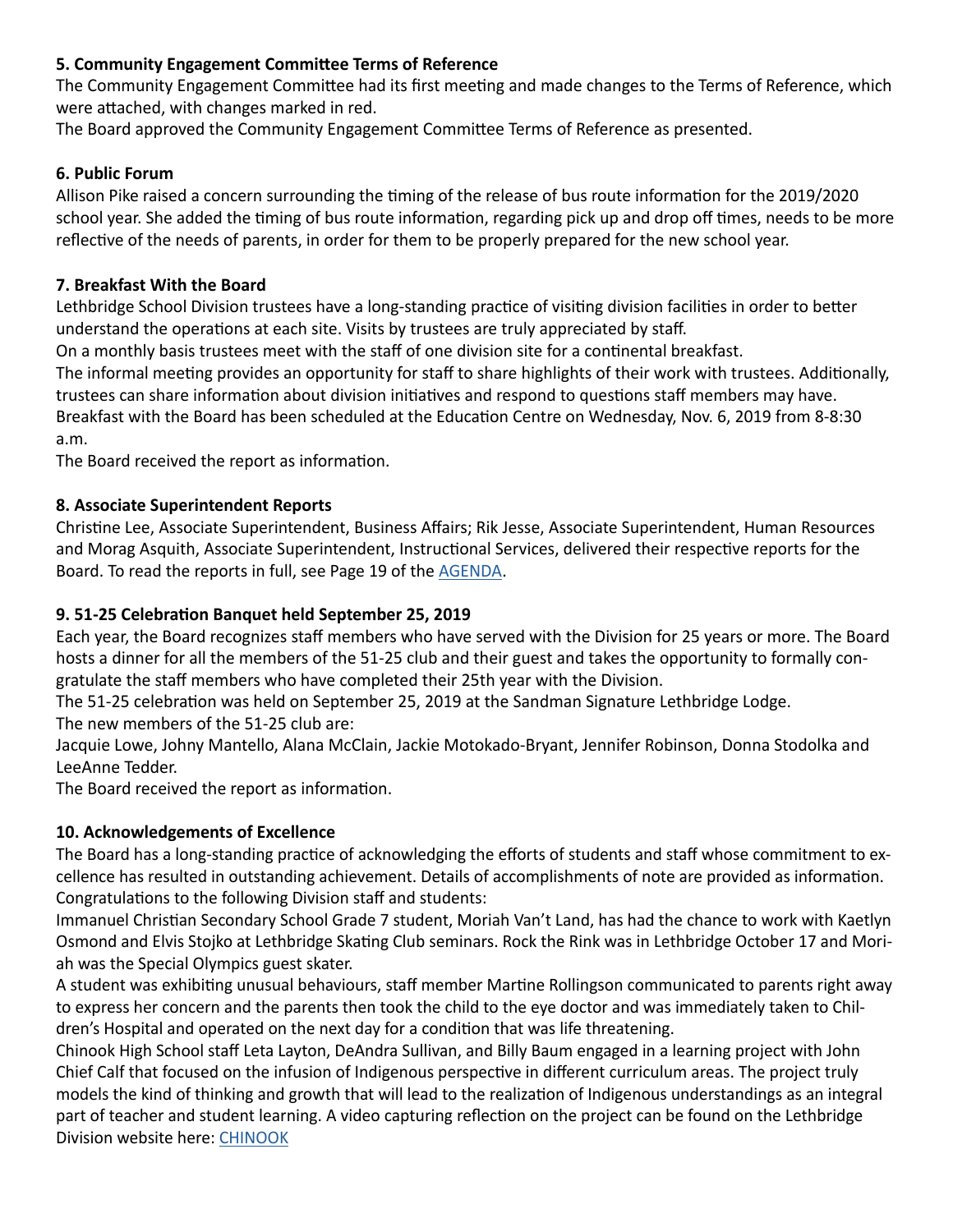#### **10. Acknowledgements of Excellence**

Gilbert Paterson Cross Country team won all six LSAA Divisions and the South Zone 1J championship this month. Ruth Vanden Heuvel, teacher at ICES who is a very busy and dedicated homeroom teacher, organized an awesome Terry Fox run/walk.

WCHS student, Manga Bukuru won the U15 Boys Outdoor Social Nationals in mid-October. The event was held in Edmonton, Alberta. Manga scored the winning penalty kick to send Alberta to the finals against Foothills. Alberta won 2-1 in the final.

WCHS student, Jack Harding was selected to the boy's U18 Team Alberta Francophone Volleyball team, which will represent the province at the Canadian Francophone Games in July in Victoria.

Westminster School renovations are making a difference. Upstairs hallway have new lights, heating and air conditioning, new teaching walls, and every student has their own locker. Teaching staff (photo), parents and students are very appreciative of the upgrades, and it really creates a sense of care and support for our community directly to the students of Westminster School. The bright, temperature controlled teaching spaces are making a real difference to learning. No more sweating (or freezing) impacting the people of the upstairs hallway! Outside, the covered structure that surrounded our backdoor was taken down and our bright welcoming doors have completely eliminated the community traffic that used this area for less sanitary activities. It is a change that has solved a daily problem for us and is so appreciated. The new lights along the back of our building light up our school yard and the surrounding park area like an airport at night. The foot traffic that found shadowy shelter in this area are not frequenting here as a result and it makes those attending the Westminster Hall, the pool area and the park feel much safer during the shorter and darker days of winter. This is an improvement that has school, and community impact and is making a real difference. Overall our improvements send a message of care and expectation for good things to come in our community. It has literally solved much of the needle, loitering, littering, and public sanitation issues that impacted our building. A true example of Universal Design for Learning! Design changes that impact the use of public space and improve opportunity and access for all. Thank you to Daniel Heaton and Chris Chapman and to the Division team that has helped finance and vision these improvements to Westminster School. They are making a difference to our school, students and community.

Thank you to Karen Rancier, Director of Curriculum and Instruction, Ann Muldoon, Director of Inclusive Education, and their team, for the organization of a learning day for teachers in middle and elementary school, as well as support staff. High quality sessions were delivered at three different venues targeting the learning priorities developed collectively. Thank you to the school site administrators at G.S. Lakie, Senator Joyce Fairbairn, and Gilbert Paterson for ensuring the facilities were prepared for the sessions.

Staff who delivered sessions at the Elementary Learning Day: Erin Hurkett for an in-depth, practical and informative session on ELL Benchmarking; Jenn Giles for an engaging session that inspires interactive math strategies that can be integrated seamlessly; École Agnes Davidson staff (Megan Cummins, Matt Vanden Dungen, Chris Firth, Tom Scott, Brandon Morrison) on behalf of all school staff, for sharing their literacy journey.

Lakeview teacher, Lara Hall, is competing in the upcoming New York marathon. The training and commitment going into this challenge is certainly noteworthy.

Registered Apprenticeship Program (RAP)/ Career and Technology Studies (CTS) student(s) Hannah Robidoux-Toker and Kim Perry will be receiving the 2019 High School Apprenticeship Scholarship from the Apprenticeship and Industry Training board.

Fleetwood Bawden Grade 5 student, Cole Jeremias received the Gord Laurie Junior Golf Scholarship for \$500. The award was given in honour of showing outstanding sportsmanship, leadership and a positive attitude.

Congratulations to Lakeview School on its 25th anniversary of Feed the Bug! This initiative has helped raise over \$500,000 for local food banks.

#### **11. Board Priorities Report**

The Education Centre Leadership Team is committed to keeping the Board informed regarding progress in Board priority areas. An update on progress is provided in the form of a report each month. The report can be found on Page 39 of the [AGENDA.](https://www.lethsd.ab.ca/download/209800) The Board received the report as information.